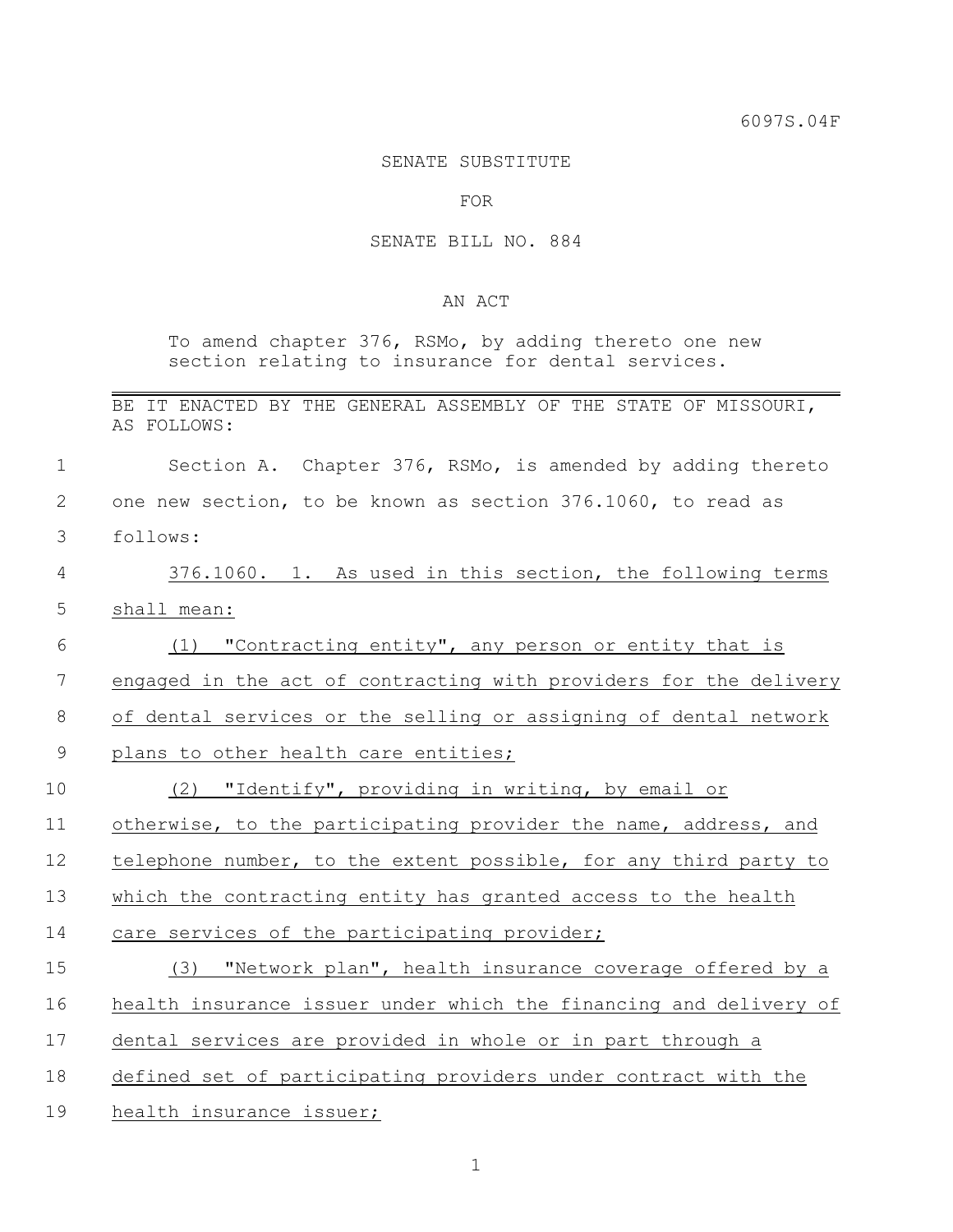(4) "Participating provider", a provider who, under a contract with a contracting entity, has agreed to provide dental services with an expectation of receiving payment, other than coinsurance, copayments or deductibles, directly or indirectly 5 from the contracting entity; (5) "Provider", any person licensed under section 332.071. 2. A contracting entity shall not sell, assign, or otherwise grant access to the dental services of a participating provider under a health care contract unless expressly authorized 10 by the health care contract. The health care contract shall specifically provide that one purpose of the contract is the selling, assigning, or giving the contracting entity rights to the services of the participating provider, including network plans. 3. Upon entering a contract with a participating provider and upon request by a participating provider, a contracting entity shall properly identify any third party that has been granted access to the dental services of the participating provider. 4. A contracting entity that sells, assigns, or otherwise grants access to the dental services of a participating provider shall maintain an internet website or a toll-free telephone number through which the participating provider may obtain a listing, updated at least every ninety days, of the third parties that have been granted access to the participating provider's dental services. 5. A contracting entity that sells, assigns, or otherwise grants access to a participating provider's dental services shall